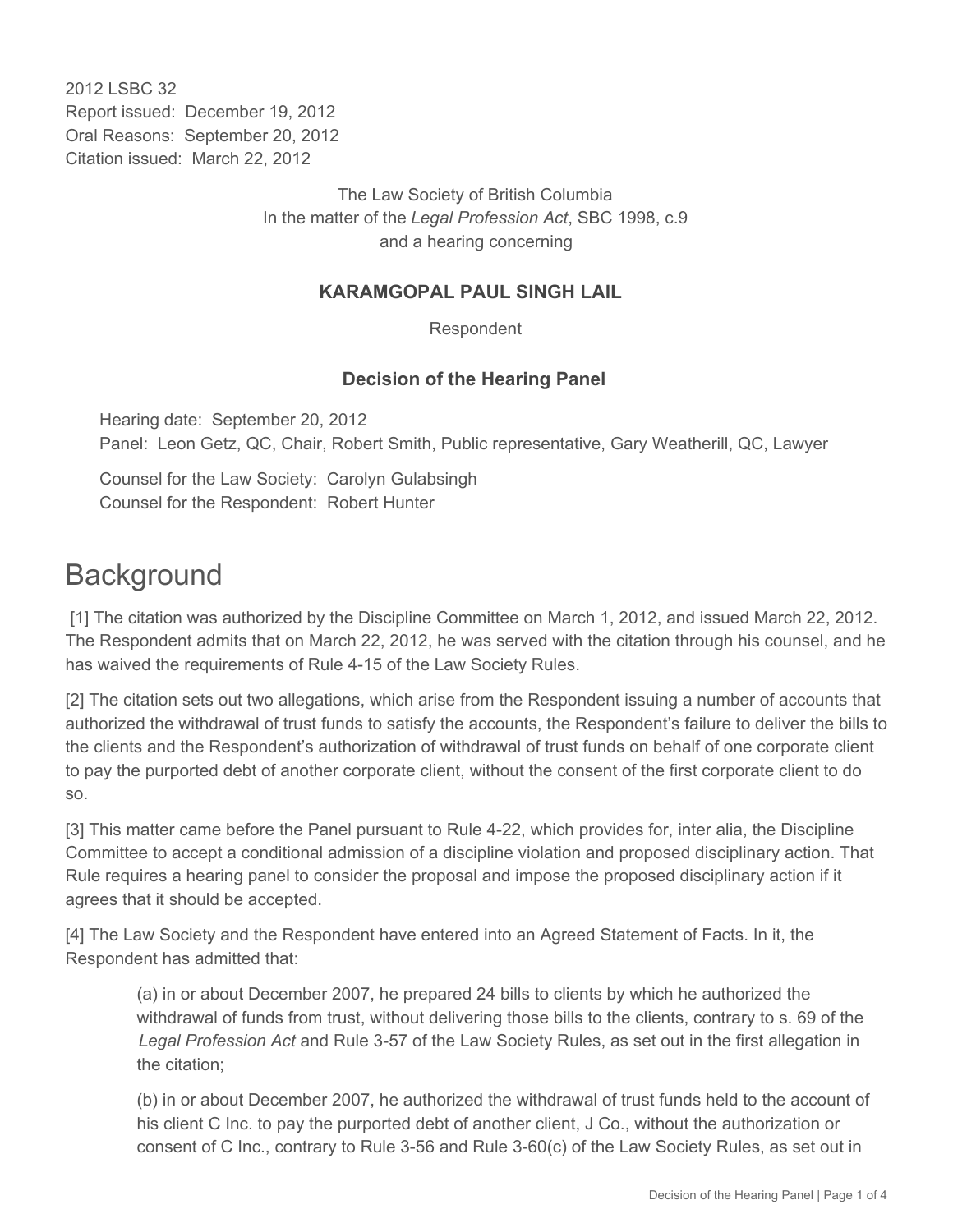the second allegation in the citation; and

(c) his admitted conduct constitutes professional misconduct.

[5] The Respondent has proposed the following disciplinary action:

(a) a fine of \$3,500;

(b) a condition under section 38(5)(b) of the *Legal Profession Act* that he not operate or act as a signatory to a trust account of any practice; and

(c) that he pay costs in the amount of \$2,000.

[6] At the conclusion of the hearing, we gave our decision orally. We found that the conduct set out in the citation was proven to the requisite standard, that the Respondent's admission of professional misconduct was appropriate and that the proposed disciplinary action fell within an appropriate range. We ordered that the Respondent pay a fine of \$3,500 by April 30, 2013 and that he not operate or act as a signatory to a trust account of any practice. We also ordered that he reimburse the Law Society in the amount of \$2,000 on account of its costs in connection with this matter. These are our written reasons.

# Facts

[7] The following are the material facts that have been agreed to:

## **Allegation #1**

1. In November 2007, Mr. Lail notified his former employer, Fritz Lail Shirreff & Vickers, (the "Firm") of his intended resignation and during the month of December, he wound up his private law practice at the Firm in anticipation of his departure at the end of the month.

2. In the process of winding up his practice, Mr. Lail issued and signed 24 accounts addressed to various clients of the Firm. In each of the 24 accounts, the amount of the invoice was equal to the balance held in trust for the client by the Firm, and each authorized the withdrawal of funds from trust to satisfy the accounts.

3. Mr. Lail took no steps to cause the accounts to be delivered to the clients, by mail or otherwise, and none of them was delivered. Many of them were incomplete and lacked addresses or complete client names.

4. None of the files in respect of which the 24 accounts were issued contained a retainer agreement, correspondence or notes indicating the clients consented to Mr. Lail billing the files, as he did, without providing a copy to the clients.

## **Allegation #2**

5. One of the 24 accounts Mr. Lail issued was to the client C Inc., in the amount of \$750, including GST (the "C Inc. Account"). On December 19, 2007, when Mr. Lail issued the C Inc. Account, C Inc. did not owe any money to the Firm.

6. The Respondent issued the C Inc. Account so that he could authorize the withdrawal of trust funds to partially satisfy the amount owing to the Firm by another company, J Co., that Mr. Lail understood was related to C Inc.. C Inc. did not consent to Mr. Lail withdrawing funds from trust to satisfy the account of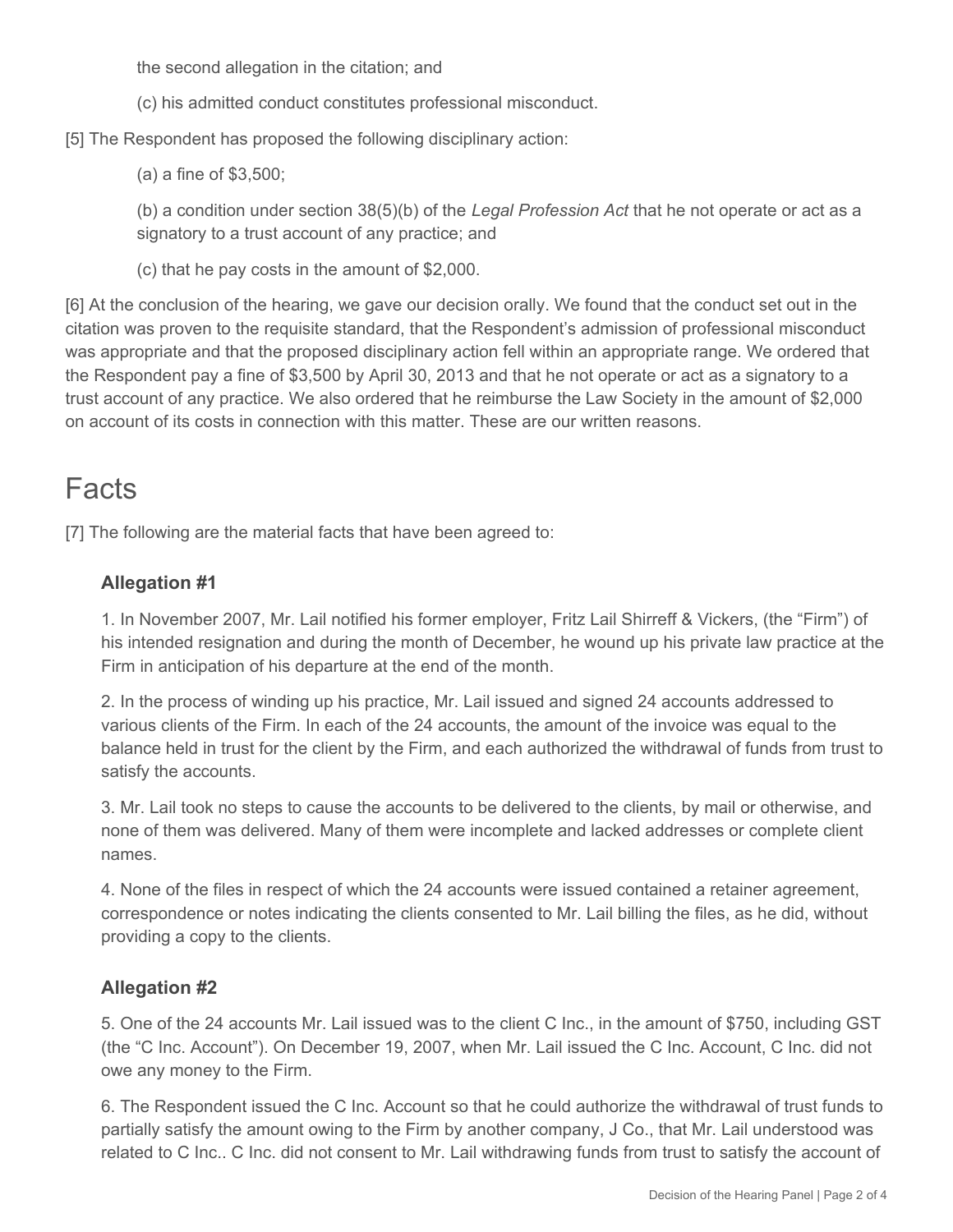J Co.

## **APPROPRIATENESS OF RESPONDENT'S ADMISSION OF PROFESSIONAL MISCONDUCT**

[8] It is now well established that the test for "professional misconduct" is "whether the facts as made out disclose a marked departure from that conduct the Law Society expects of its members." See *Law Society of BC v. Martin*, 2005 LSBC 16 at paragraph [171]. And see *Re Lawyer 12*, 2011 LSBC 11.

[9] It is also well established that not every breach of the rules of professional conduct and the Law Society's Rules necessarily amounts to professional misconduct. It is for the Benchers to determine whether a breach crosses the line.

[10] In our view, the Respondent's admitted misconduct clearly amounts to the marked departure referred to in the *Martin* case and hence is properly to be characterized as professional misconduct. Trust accounting obligations go to the heart of confidence in the integrity of the legal profession, and there is a clear public interest in ensuring that they are performed meticulously and not, as here, nonchalantly. In our view the Respondent's conduct clearly crossed the line between mere breach of the Rules and professional misconduct. Accordingly, it is our view that the Respondent's admission of professional misconduct was entirely justified. It is appropriate, and we accept it.

## **APPROPRIATENESS OF DISCIPLINARY ACTION**

[11] The approach to be taken in considering whether to accept a proposal for disciplinary action is succinctly set out in *Law Society of BC v. Rai*, 2011 LSBC 2 at paragraphs [7] and [8]:

[7] This provision exists to protect the public. The Panel must be satisfied that the proposed admission on the substantive matter is appropriate. In most cases, this will not be a problem. The Panel must also be satisfied that the proposed disciplinary action is "acceptable". What does that mean? This Panel believes that a disciplinary action is acceptable if it is within the range of a fair and reasonable disciplinary action in all the circumstances. The Panel thus has a limited role. The question the Panel has to ask itself is, not whether it would have imposed exactly the same disciplinary action, but rather, "Is the proposed disciplinary action within the range of a fair and reasonable disciplinary action?"

[8] This approach allows the Discipline Committee of the Law Society and the Respondent to craft creative and fair settlements. At the same time, it protects the public by ensuring that the proposed disciplinary action is within the range of fair and reasonable disciplinary actions. In other words, a degree of deference should be given to the parties to craft a disciplinary action. However, if the disciplinary action is outside of the range of what is fair and reasonable in all the circumstances, then the Panel should reject the proposed disciplinary action in the public interest.

[12] In applying this approach to the present circumstances and in accepting the proposed disciplinary action, we have taken account of some of the considerations identified in the well-known decision in *Law Society of BC v. Ogilvie*, [1999] LSBC 17, among them:

(a) the fact that the Respondent's transgressions took place in somewhat unusual circumstances and over a limited period of time;

(b) the Respondent neither sought nor did he receive any benefit, financial or otherwise, from his breaches of the Rules;

(c) the risk of any repetition of the Respondent's misconduct is virtually nil. He is now employed outside the legal profession and is not required to operate a trust account. Moreover, any concern over this